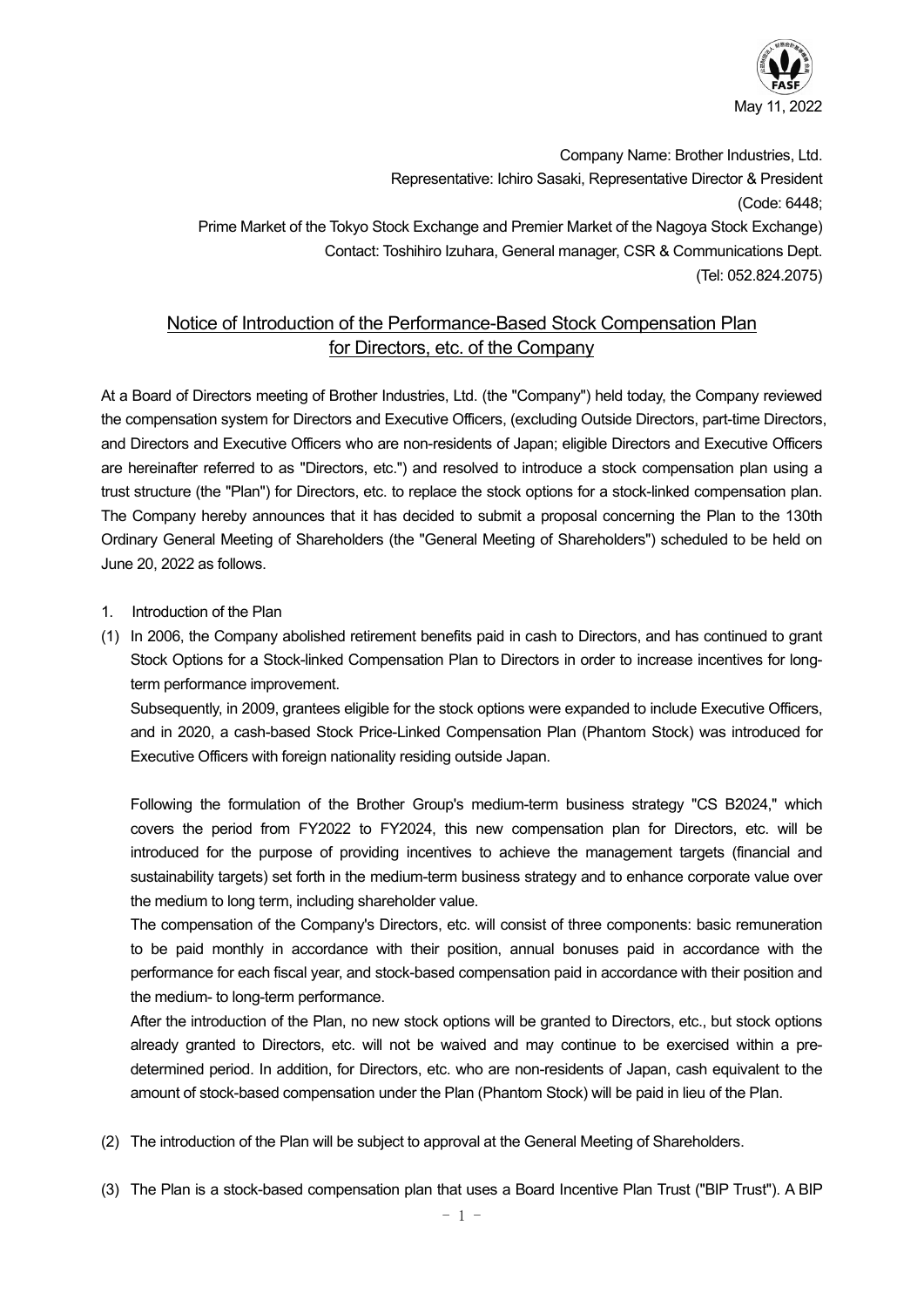Trust, similar to Performance Shares and Restricted Stock in Europe and the United States, delivers and provides ("delivers, etc.") to Directors, etc. shares of the Company and cash equivalent to the liquidation value of the shares of the Company (the "Company's shares, etc.") according to their position, achievement of performance targets, etc.

### 2. Outline of the Plan



- (i) The Company will obtain a resolution at the General Meeting of Shareholders to approve the compensation for Directors, etc. pertaining to the introduction of the Plan.
- (ii) The Board of Directors of the Company will establish Share Delivery Rules regarding the details of the Plan.
- (iii) The Company will establish a trust (the "Trust") whose beneficiaries are Directors, etc. satisfying beneficiary requirements by entrusting money within the limit approved by the resolution of the General Meeting of Shareholders referred to in (i) above.
- (iv) The Trust will acquire the Company's shares from the Company (disposition of treasury stock) or from the stock market using the money contributed in (iii) above in accordance with the instructions of the Trust Administrator. The number of shares to be acquired by the Trust will be within the range approved by the resolution of the General Meeting of Shareholders referred to in (i) above.
- (v) Dividends on the shares of the Company in the Trust will be paid in the same manner as those on other shares of the Company.
- (vi) The voting rights of shares of the Company in the Trust will not be exercised during the trust period.
- (vii) During the trust period, Directors, etc. will be granted points (specified in (5) below; the same applies hereinafter) in accordance with the Company's Share Delivery Rules. Directors, etc. satisfying certain beneficiary requirements will, after their resignation, receive delivery of shares of the Company equivalent to 70% of the accumulated points. The remaining shares of the Company equivalent to the remaining points will be liquidated within the Trust in accordance with the provisions of the trust agreement and cash equivalent to the liquidation value of the Company's shares will be paid to the Directors, etc.
- (viii) At the expiration of the trust period, residual shares resulting from failure to achieve performance targets, etc. will be subject to delivery, etc. to Directors, etc. if the Trust is to continue to be used for the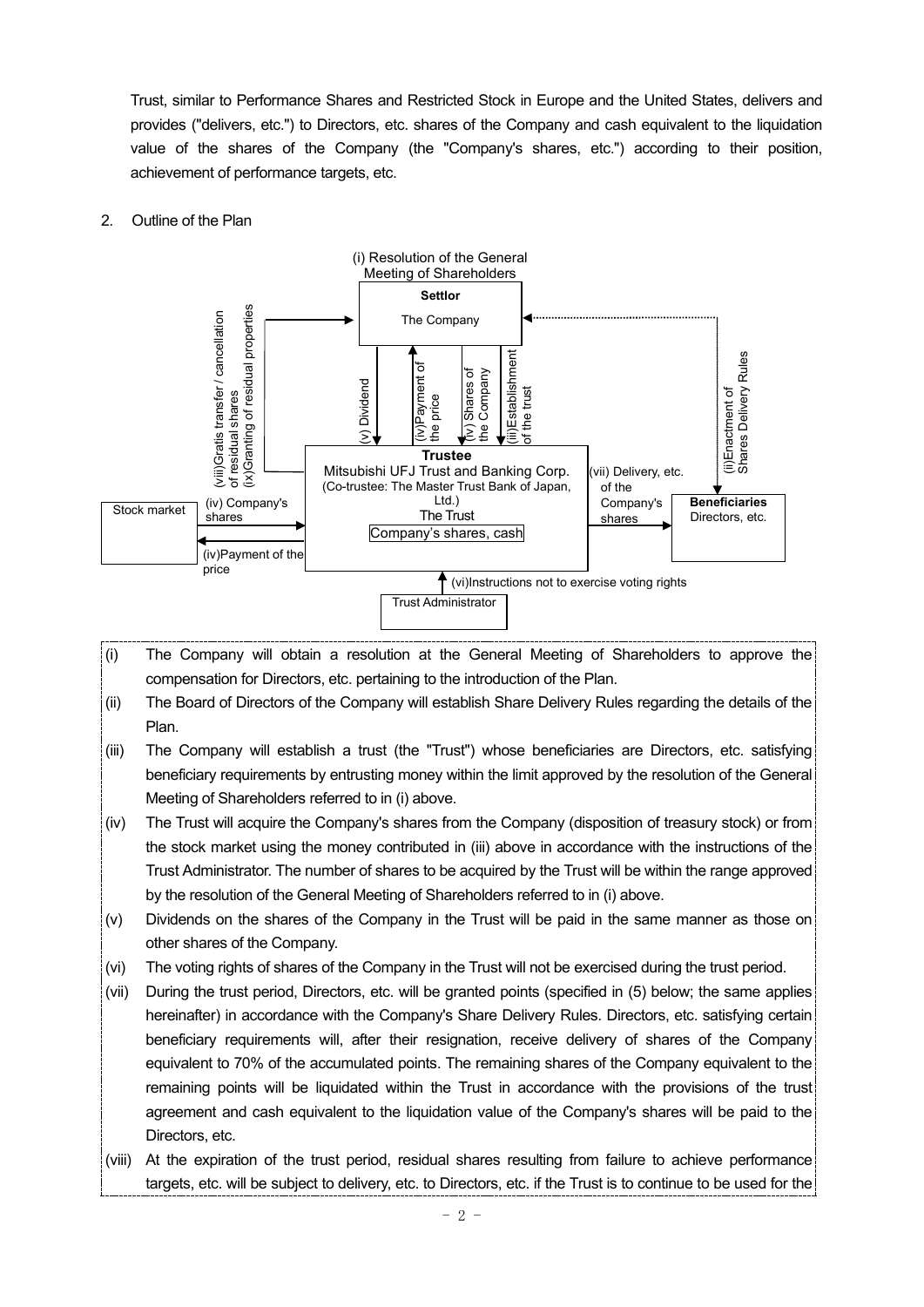Plan or a stock-based compensation plan of the same type by way of modification of the trust agreement and additional entrustment. If the Trust is terminated at the expiration of the trust period, the Company plans to acquire the residual shares without consideration through a gratis transfer from the Trust and cancel them by a resolution of the Board of Directors as a return of earnings to shareholders.

- (ix) The remainder of the dividends on the Company's shares in the Trust that arise at the expiration of the trust period will be used as funds for share acquisition if the Trust continues to be used. However, if the Trust is terminated at the expiration of the trust period, the remainder will be attributable to the Company within the trust expense reserve, which is the trust money minus the funds for share acquisition, and any excess of the trust expense reserve will be donated to an organization or organizations in which the Company and the Directors, etc. do not have any interest.
- If the number of shares in the Trust may fall short of the number of the Company's shares corresponding to the number of points to be provided to Directors, etc. during the trust period, or the money in the trust property may be insufficient to pay trust fees and expenses, additional money may be added to the Trust within the total maximum amount of trust money referred to in (7) below.
- (1) Outline of the Plan

The Plan is a system under which the Company delivers the Company's shares, etc. as compensation to Directors, etc. in accordance with their positions and the degree of achievement of the performance targets of the medium-term business strategy during the three fiscal years (the "subject period") of the planned period for the medium-term business strategy.

In the event of the continuation of the Trust (specified in  $(4)(ii)$  below; the same applies hereinafter), the number of years corresponding to the planned period for the medium-term business strategy established by the Company at the time of the continuation will be the new period covered by the Trust.

(2) Resolution by the General Meeting of Shareholders concerning the introduction of the Plan

The General Meeting of Shareholders will resolve the total maximum amount of trust money to be contributed to the Trust, the maximum number of points to be granted to Directors, etc. during the trust period (the maximum number of shares that can be decided to be granted to Directors, etc. for each trust period), the outline of the conditions for delivery of shares, and other necessary matters.

If the Trust is to be continued, the trust agreement may be amended and additional contributions may be made to the Trust at the expiration of the trust period by a resolution of the Board of Directors within the scope approved at the General Meeting of Shareholders.

(3) Eligibility under the Plan (beneficiary requirements)

Directors, etc. may receive delivery of the Company's shares, etc. equivalent to the accumulated points after the prescribed beneficiary determination procedures on condition that they satisfy the requirements for beneficiaries separately stipulated in the Share Delivery Rules.

- (4) Trust period
	- (i) Initial trust period

The initial trust period will be approximately three years from August 2022 (planned) to August 2025 (planned).

(ii) Continuation of the Trust

At the expiration of the trust period, the Trust may be continued by way of the modification of the trust agreement and additional entrustment.

In such case, the number of years corresponding to the planned period for the medium-term business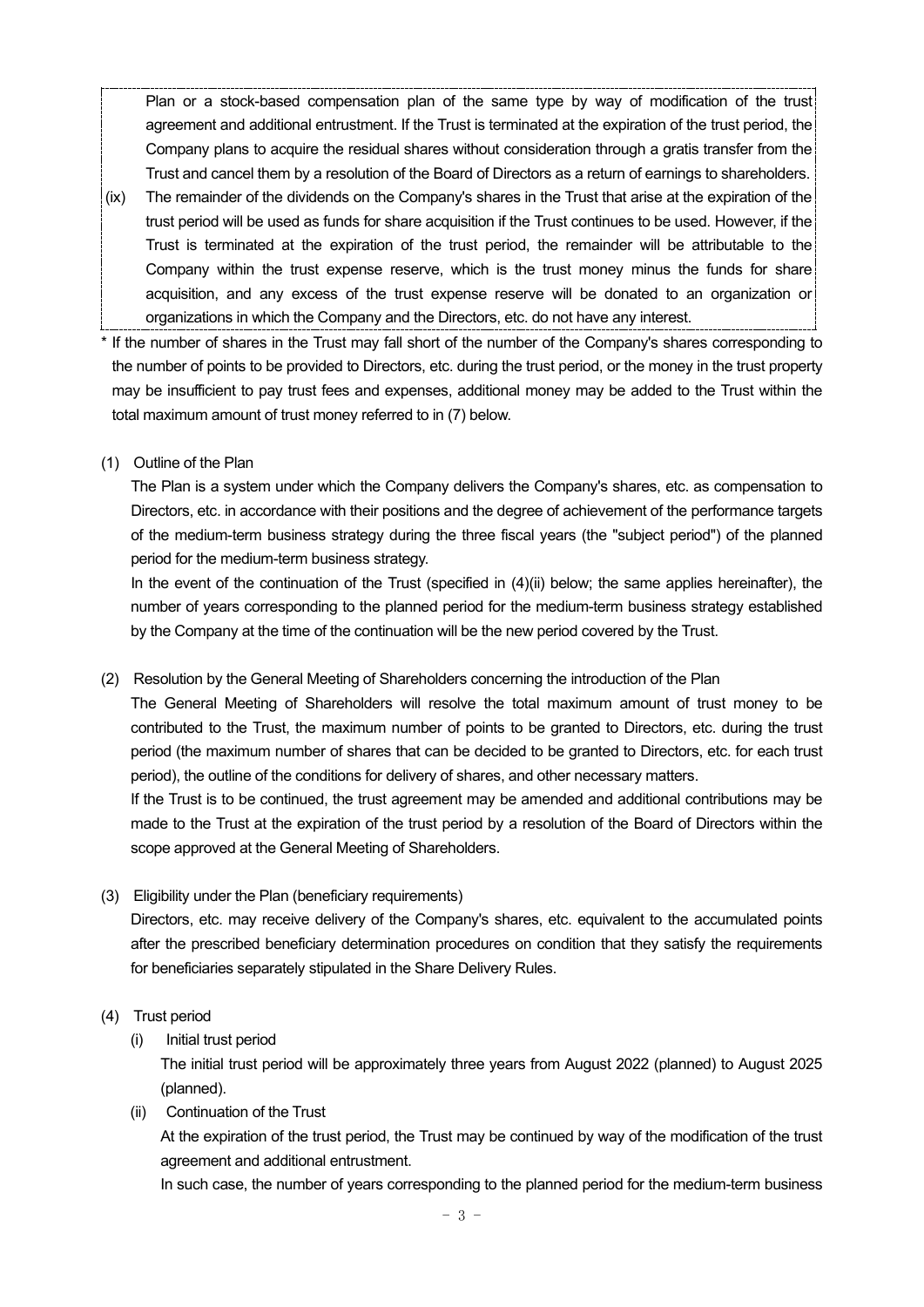strategy established by the Company at that time will become the new subject period, the trust period of the Trust will be extended for the same period as the new subject period. The Company will make additional contributions for each extended trust period within the maximum amount of trust money approved by the resolution of the General Meeting of Shareholders, and continue to grant stock delivery points to the Directors, etc. during the extended trust period. However, in the event that such additional contribution is made, if there are the Company's shares (excluding the Company's shares equivalent to the points granted to Directors, etc. which have not yet been delivered, etc.) and money ("residual shares, etc.") remaining in the trust assets at the end of the trust period before the extension, the total amount of the residual shares, etc. and the additional trust fund to be contributed will be within the maximum amount of the trust fund approved by a resolution of the General Meeting of Shareholders. This extension of the trust period is not limited to one extension only, and the Trust may be re-continued in the same way thereafter.

If the trust agreement is not changed or the additional trust is not made at the end of the trust period and there are Directors, etc. who may meet the beneficiary requirements, points will not be given to the Directors, etc. thereafter. However, the trust period of the Trust may be extended for up to 10 years until the relevant Director, etc. retires and the delivery of the Company's shares, etc. to the relevant Director, etc. is completed.

(5) Company's shares, etc. to be delivered, etc. to Directors, etc.

The Company's shares, etc. to be delivered, etc. to Directors, etc. will be determined by converting one point into one share of the Company's stock (rounded to the nearest whole number) according to the cumulative value of points granted to Directors, etc. (the "cumulative number of points") in accordance with the following point-granting rules.

If a Director, etc. becomes a non-resident during the target period, points based on this Plan will not be awarded while he / she is a non-resident, and instead of the Plan, the amount of stock compensation based on the Plan will be used. Equivalent money (phantom stock) shall be calculated according to this Plan and paid at the time of retirement.

If the Company's shares are subject to a stock split or reverse stock split, etc. during the trust period, the number of the Company's shares per point will be adjusted in accordance with the split ratio or reverse stock split ratio, etc. of the Company's shares.

#### Point-granting rules

Directors, etc. are granted 50% as fixed points and 50% as performance-linked points out of the number obtained by dividing the base amount of stock compensation, which is set according to their position, by the base stock price (\*1). Fixed points and performance-linked points are accumulated and added together. Performance-linked points are calculated by multiplying the cumulative value for each subject period by a performance-linked coefficient based on the degree of target achievement (\*2) in the subject period and fluctuate within a certain range (\*3). For Directors, etc. who retired, died, or became non-residents in the middle of the subject period, multiply by the performance-linked coefficient according to the degree of achievement of performance targets at that time.

- (\*1) Average closing price (rounded to the nearest whole number) of the Company's shares on the Tokyo Stock Exchange in July 2022 (or, if the trust period is extended, the month prior to the time of extension)
- (\*2) For the subject period from FY2022 to FY2024, the indicators to measure the degree of target achievement will be consolidated revenue and consolidated net income (meaning net income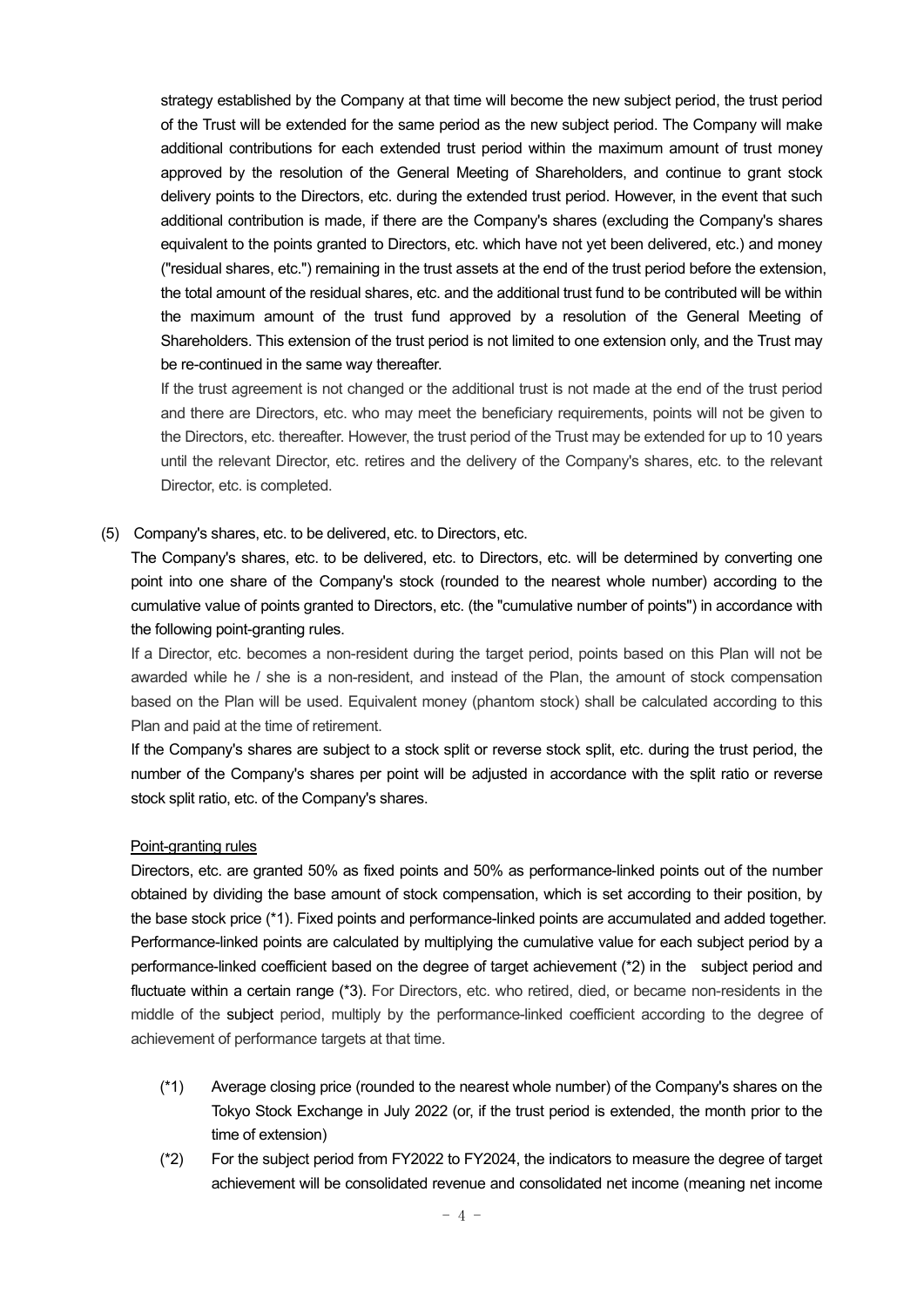attributable to owners of the parent company; the same applies hereinafter),  $CO<sub>2</sub>$  emissions reductions, and TSR in the final fiscal year during the subject period (the final fiscal year of the planned period for the medium-term business strategy). The indicators for the subject period after FY2025 will be determined separately by the Board of Directors.

- (\*3) For the subject period from FY2022 to FY2024 the rate will fluctuate within a range of 0% to 150%. As for the subject period after FY2025, the indicators will be determined separately by the Board of Directors.
- (6) Method and timing of delivery, etc. of the Company's shares, etc. to Directors, etc.

Directors, etc. satisfying certain beneficiary requirements will, after resignation, receive the delivery of shares of the Company in the number corresponding to 70% of the accumulated number of points calculated in accordance with (5) above (rounding down any shares less than one unit), and provision of cash equivalent to the liquidation value of the Company's shares corresponding to the remaining points after they are liquidated.

In cases where a Director, etc. dies during the trust period, the Company's shares corresponding to the accumulated number of points held by the Director, etc. at that time will be liquidated within the Trust, and the heirs of the Director, etc. will receive a cash payment from the Trust in an amount equivalent to the liquidation value of the Company's shares.

(7) Total maximum amount of trust money to be contributed to the Trust and maximum number of points to be granted to Directors, etc. during the trust period (maximum number of shares that can be determined to be delivered to Directors, etc. for each trust period)

The maximum total amount of trust money to be contributed to the Trust during the trust period and the maximum number of points to be granted to Directors, etc. during the trust period (the maximum number of shares that can be determined to be delivered to Directors, etc. for each trust period) will be subject to the following limits, on condition that they are resolved at the General Meeting of Shareholders.

(i) Total maximum amount of trust money to be contributed to the Trust during the trust period 660 million yen (\*4)

Note that, if the Trust is continued as described in (4)(ii) above, the total maximum amount of the trust money to be contributed to the Trust will be the amount calculated by multiplying 220 million yen by the number of years of the new subject period.

- (\*4) The total amount of the funds for the acquisition of shares by the Trust during the trust period and trust fees and expenses
- (ii) Maximum number of points to be granted to Directors, etc. during the trust period (maximum number of shares that can be determined to be delivered to Directors, etc. for each trust period) 330,000 points (equivalent to 330,000 shares) (\*5) Note that, if the Trust is continued as described in  $(4)(ii)$  above, the maximum number of points to be granted to Directors, etc. during the extended trust period (the maximum number of shares that can be determined to be delivered to Directors, etc. for each trust period) will be the number of shares calculated by multiplying 110,000 points (equivalent to 110,000 shares) by the number of years of the new subject period.
	- (\*5) Based on the total maximum amount of the trust money referred to above, the number is set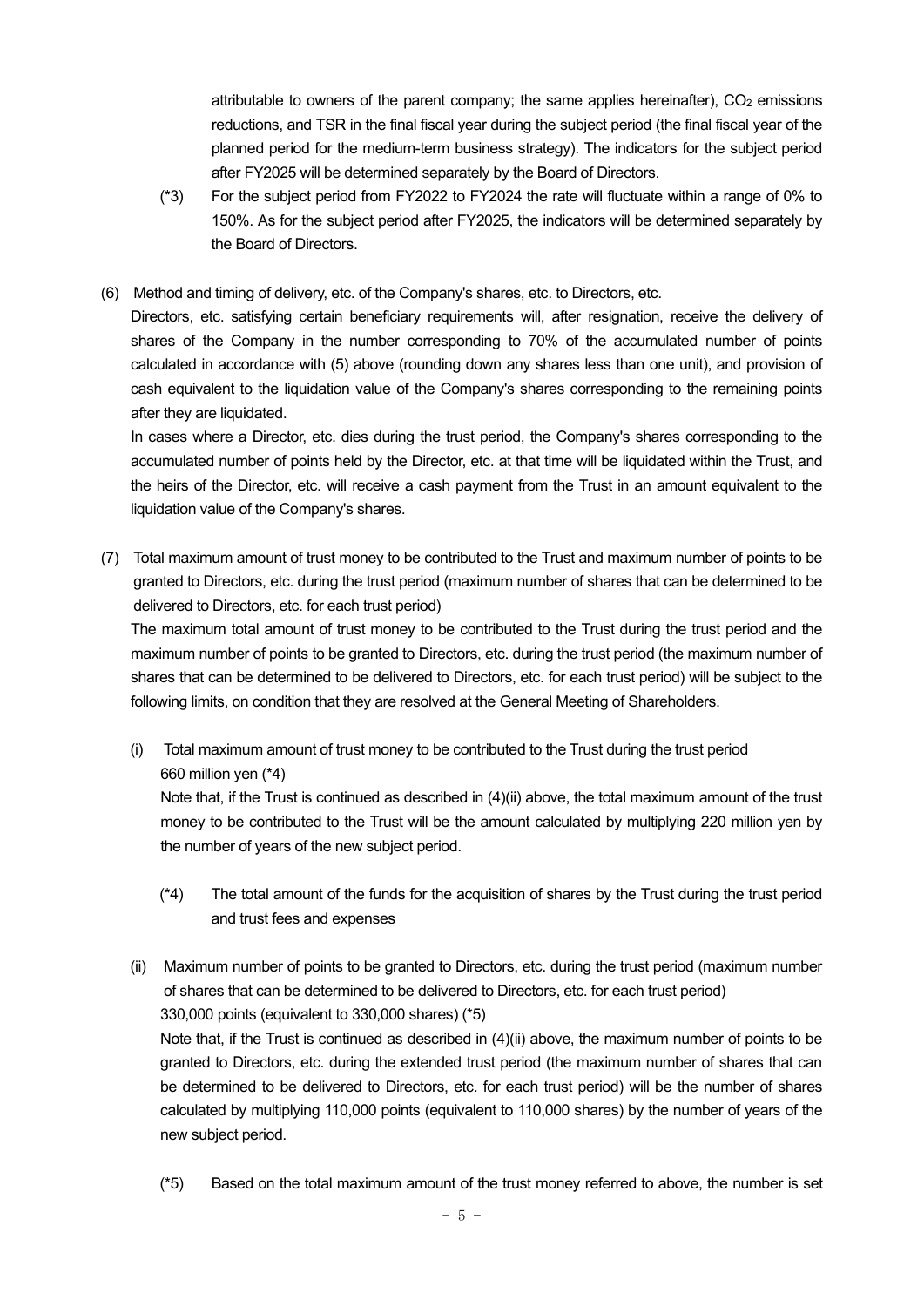by reference to the current stock price and other factors.

(8) Method of acquiring shares of the Company by the Trust

The initial acquisition of the Company's shares by the Trust is planned to be made from the Company (Issuance of new shares / Disposal of treasury stock) or from the stock market.

If the number of shares in the Trust may fall short of the number of shares corresponding to the number of points to be granted to Directors, etc. during the trust period due to an increase in the number of Directors, etc., additional money may be contributed to the Trust to acquire additional shares of the Company within the maximum number of shares corresponding to the total maximum amount of trust money to be contributed to the Trust and maximum number of points as described in (7) above.

#### (9) Exercise of voting rights pertaining to shares of the Company in the Trust

Voting rights of shares of the Company in the Trust (those that remain in the Trust before they are delivered, etc. to the Directors, etc. in accordance with (6) above) will not be exercised during the trust period to ensure neutrality to company management.

(10) Handling of dividends on the Company's shares in the Trust Dividends pertaining to the Company's shares in the Trust will be received by the Trust and will be used to pay trust fees and expenses incurred by the Trust.

# (11) Treatment at the expiration of the trust period

Residual shares arising at the expiration of the trust period due to non-achievement of performance targets, etc. during the subject period will be subject to delivery, etc. to Directors, etc. if the Trust is continuously used for the Plan or a stock-based compensation plan of the same type. If the Trust is terminated at the expiration of the trust period, the Company plans to acquire the residual shares without consideration through a gratis transfer from the Trust and cancel them by a resolution of the Board of Directors as a return of earnings to shareholders.

The remainder of the dividends on the Company's shares in the Trust that arise at the expiration of the trust period will be used as funds for share acquisition if the Trust continues to be used. However, if the Trust is terminated at the expiration of the trust period, the remainder will be attributable to the Company within the trust expense reserve, which is the trust money minus the funds for share acquisition, and any excess of the trust expense reserve will be donated to an organization or organizations in which the Company and the Directors, etc. do not have any interest.